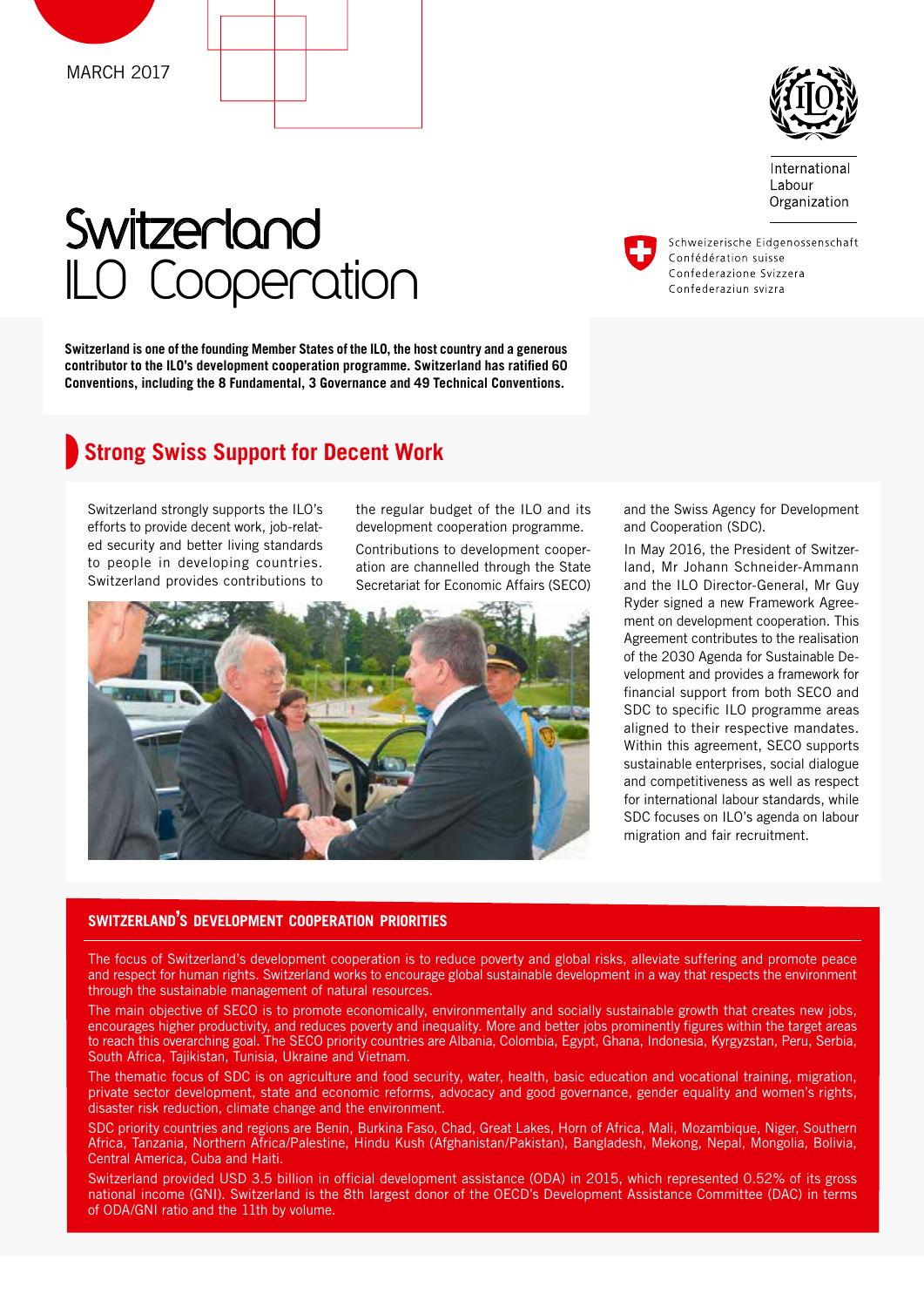#### **FACTS AND FIGURES ON SWITZERLAND'S FINANCIAL CONTRIBUTIONS**

Switzerland funds the ILO through:

- **Assessed contributions**, which are paid by all ILO Member States by virtue of their membership. Between 2010 and 2017, Switzerland provided more than USD 34.8 million.
- **Voluntary contributions** earmarked to priority programmes and projects. Between 2010 and 2017, it amounted to USD 52.8 million.

Over the last years, Switzerland's contributions to the ILO have been substantially increased.

## **Switzerland's Overall Contributions to the ILO**



## **On-going Projects Funded by Switzerland's Voluntary Contributions Worldwide**





# **Better Work**

Better Work is a joint ILO/IFC programme to improve working conditions and respect of labour rights in the garment industry, as well as to boost the productivity and competitiveness of apparel businesses.

Currently, it is active in 1,300 factories employing more than 1.6 million workers in seven countries: Bangladesh, Cambodia, Haiti, Indonesia, Jordan, Nicaragua and Viet Nam. The independent impact assessment of Better Work shows increased firm productivity (by 22%) and profitability (up to 25%), which can be attributed to reductions in turnover and injury rates, increases in order sizes, and improvements in balancing production lines. Factories have also seen a reduction in duplicative buyer compliance audits.

Evidence further shows that Better Work is improving working conditions such as abusive practices (forced labour, sexual harassment, and verbal abuse), weekly pay, contracts and working hours. The combination of services, including monitoring compliance, facilitating social dialogue, and training, is critical in achieving these outcomes. Workers in Better Work factories send home up

to 33% more in remittances and see a shift in how money is used, from debt repayment to investments in education, health care, and nutrition. Factories and global brands pay for an increasing share of the cost of services provided by the programme.

With other donors, Switzerland (SECO) is a major contributor to the Better Work Programme, and has contributed an amount of USD 13.5 million over the period 2013-2017. SECO is represented in the Better Work Advisory Committee.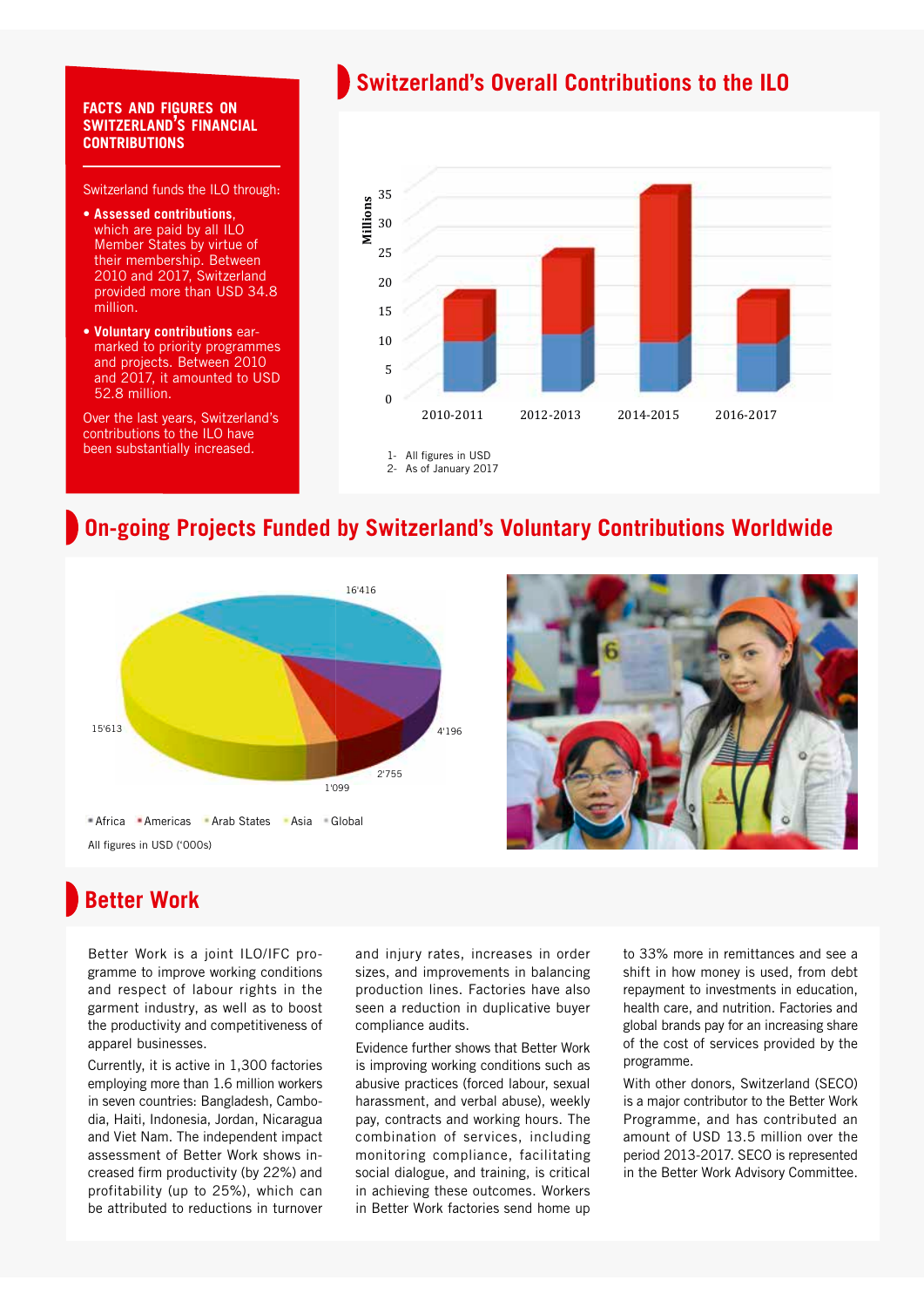# **Sustaining Competitive and Responsible Enterprises (SCORE)**

SCORE is a practical training and in-factory counselling scheme to improve working conditions and productivity in small and medium enterprises (SME) worldwide. The programme has benefited more than 240,000 workers at over 1,000 participating SMEs. Through the SCORE programme, the ILO supports 28 partner organizations in China, Colombia, Ghana, Indonesia, India, Peru, South Africa and Viet Nam, offering training and consulting services to SMEs in key economic and export sectors. Recent impact data indicate that SCORE is bringing concrete benefits for participating enterprises and workers, including reported reduction in accidents by 35%, lower absenteeism with a decrease by 22%, and decline in labour turnover by 42%. In addition to making improvements in job quality, enterprises trained on the SCORE methodology have created 6,477 new jobs. Switzerland (SECO) together with Norwegian Agency for Development Cooperation (NORAD) funds the SCORE Programme. It has contributed an amount of USD 13.5 million.



#### **Inclusive Market Development for Decent Work - the Lab**

The Lab actively generates new knowledge on how to create more and better jobs in global, regional and local supply chains through supporting projects and new and innovative research.

One of the principle areas of focus within the Lab is to analyse the root causes as to why economic sectors are not currently producing more and better jobs and then focus implementation on addressing these causes by using market incentives. The Lab has supported ILO projects in Tanzania, Zambia, Afghanistan, Mozambique, Peru and Mexico in using better analysis to find

and address these issues. Projects in Afghanistan and Zambia were supported to design commercially viable and scalable interventions that play on market incentives.

The Lab is working with the International Finance Corporation in Cambodia to evaluate the quantity and quality of jobs created by a programme that has reached 34,000 people in the rice sector. The Lab has also worked with the SCORE programme in Peru, catalysing public investment toward improving working conditions for 2,000 workers.

It has also worked with the Fairtrade Foundation in the Dominican Republic to direct investment from UK retailers towards improving wages for 500 banana plantation workers.

On knowledge sharing, the Lab has developed two flagship documents: Value Chain Development for Decent Work and Guidelines for Value Chain Selection. In addition, the Lab delivered two courses on market facilitation as well as on monitoring and results measurement. Switzerland (SECO) has funded the Lab with USD 3.2 million in contributions.